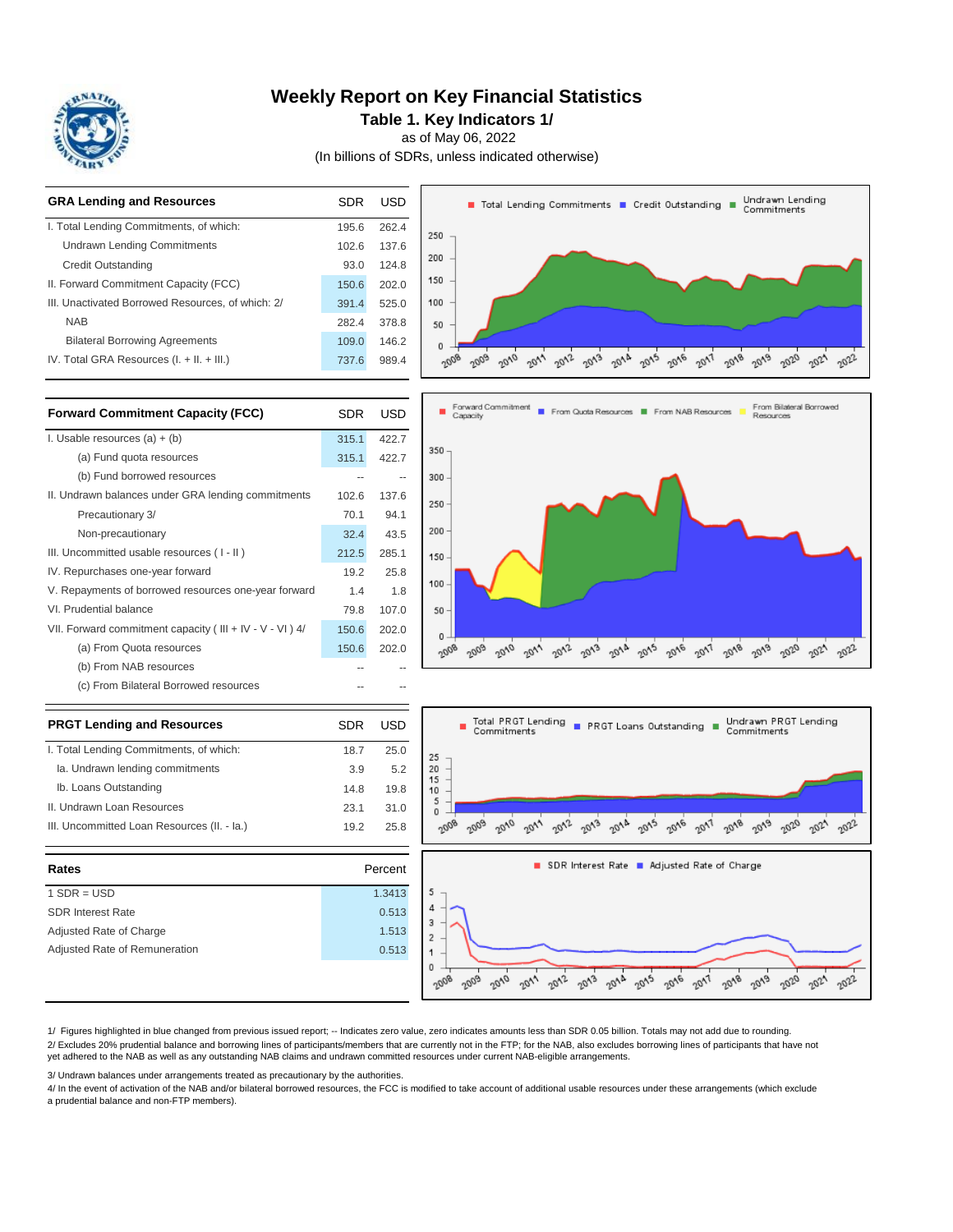#### **Table 2a. Use of GRA Resources 1/**

as of May 06, 2022

(In billions of SDRs, unless indicated otherwise)



1/ Figures highlighted in blue changed from previous issued report; -- Indicates zero value, zero indicates amounts less than SDR 0.05 billion. Totals may not add due to rounding.

2/ Includes outstanding credit under the former Compensatory Financing Facility; for the chart also includes outstanding credit under the former

Emergency Post Conflict and Natural Disaster Assistance policy.

3/ Members with current arrangements are bolded.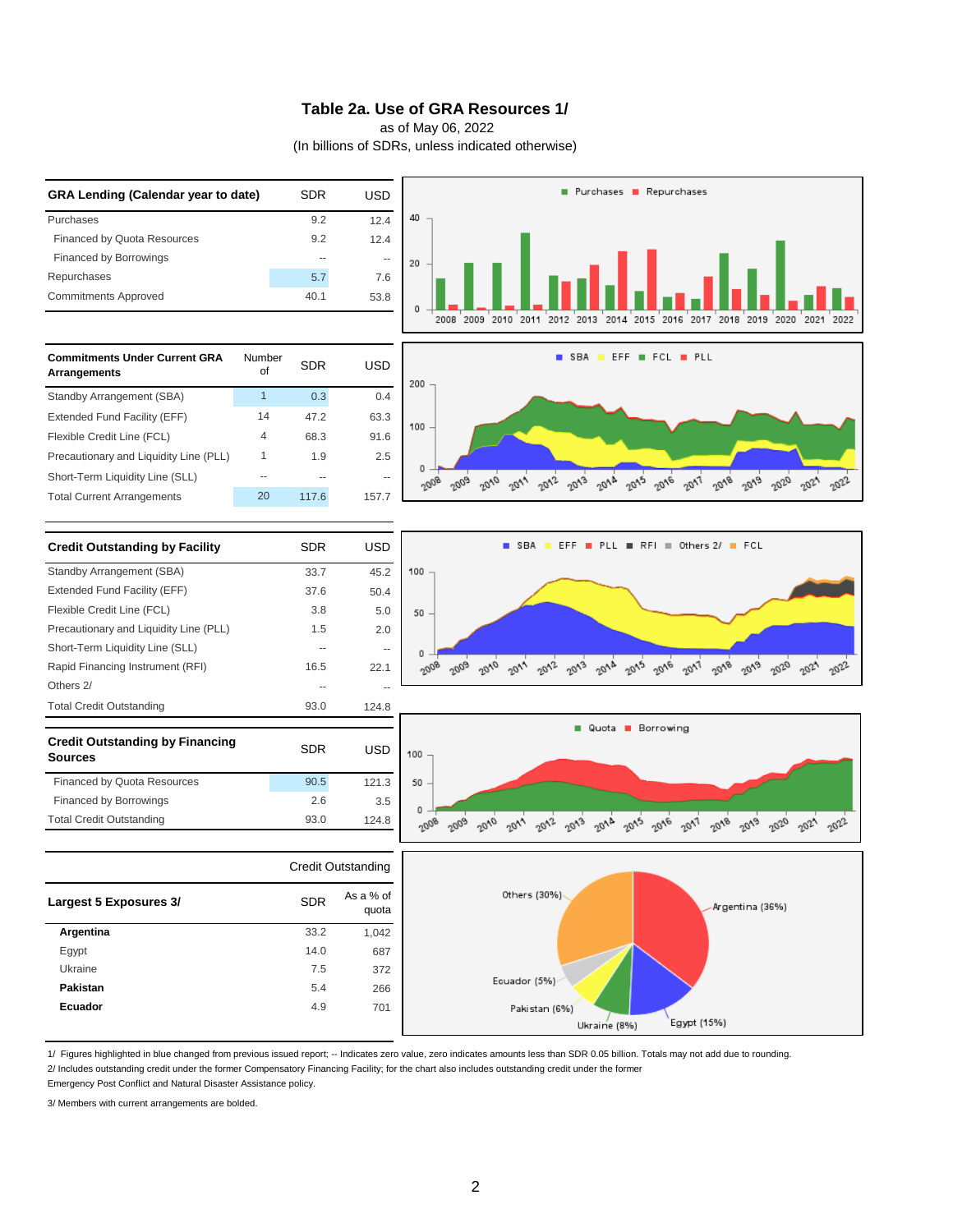# **Table 2b. Current Financial Arrangements (GRA)**

as of May 06, 2022

| Member                                                                                                                                    | Amount<br>Commited | Amount<br>Undrawn | Amount<br>Drawn | <b>Credit Outstanding</b> |                          | Period of Arrangement |                    |
|-------------------------------------------------------------------------------------------------------------------------------------------|--------------------|-------------------|-----------------|---------------------------|--------------------------|-----------------------|--------------------|
|                                                                                                                                           |                    |                   |                 | Amount<br>2/              | As a % of<br>Quota       | Effective<br>Date     | Expiration<br>Date |
| <b>Standby Arrangement (1)</b>                                                                                                            | 302                | 129               | 173             | 388                       |                          |                       |                    |
| Senegal                                                                                                                                   | 302                | 129               | 173             | 388                       | 120                      | 07-Jun-21             | 06-Dec-22          |
| <b>Extended Fund Facility (14)</b>                                                                                                        | 47,156             | 32,318            | 14,838          | 47,832                    |                          |                       |                    |
| Argentina                                                                                                                                 | 31,914             | 24,914            | 7,000           | 33,221                    | 1,042                    | 25-Mar-22             | 24-Sep-24          |
| <b>Barbados</b>                                                                                                                           | 322                | 17                | 305             | 305                       | 323                      | 01-Oct-18             | 30-Sep-22          |
| Cameroon                                                                                                                                  | 322                | 184               | 138             | 138                       | 50                       | 29-Jul-21             | 28-Jul-24          |
| Costa Rica                                                                                                                                | 1,237              | 825               | 413             | 782                       | 212                      | 01-Mar-21             | 31-Jul-24          |
| Ecuador                                                                                                                                   | 4,615              | 1,207             | 3,408           | 4,889                     | 701                      | 30-Sep-20             | 29-Dec-22          |
| <b>Equatorial Guinea</b>                                                                                                                  | 205                | 176               | 29              | 77                        | 49                       | 18-Dec-19             | 17-Dec-22          |
| Ethiopia                                                                                                                                  | 752                | 662               | 90              | 391                       | 130                      | 20-Dec-19             | 19-Dec-22          |
| Gabon                                                                                                                                     | 389                | 308               | 81              | 666                       | 308                      | 28-Jul-21             | 27-Jul-24          |
| Jordan                                                                                                                                    | 1,070              | 480               | 590             | 1,088                     | 317                      | 25-Mar-20             | 24-Mar-24          |
| Kenya                                                                                                                                     | 1,248              | 773               | 475             | 475                       | 88                       | 02-Apr-21             | 01-Jun-24          |
| Moldova                                                                                                                                   | 267                | 229               | 38              | 236                       | 137                      | 20-Dec-21             | 19-Apr-25          |
| Pakistan                                                                                                                                  | 4,268              | 2,124             | 2,144           | 5,404                     | 266                      | 03-Jul-19             | 02-Oct-22          |
| Seychelles                                                                                                                                | 74                 | 26                | 48              | 81                        | 354                      | 29-Jul-21             | 28-Mar-24          |
| Suriname                                                                                                                                  | 473                | 394               | 79              | 79                        | 61                       | 22-Dec-21             | 21-Dec-24          |
| <b>Flexible Credit Line (4)</b>                                                                                                           | 68,257             | 68,257            | ۰.              | 3,750                     |                          |                       |                    |
| Chile 3/                                                                                                                                  | 17,443             | 17,443            | $\sim$          | $\overline{a}$            | $\overline{\phantom{a}}$ | 29-May-20             | 28-May-22          |
| Colombia 3/                                                                                                                               | 7,156              | 7,156             | --              | 3,750                     | 183                      | 29-Apr-22             | 28-Apr-24          |
| Mexico 3/                                                                                                                                 | 35,651             | 35,651            | $\sim$          | $\overline{a}$            | $\overline{\phantom{a}}$ | 19-Nov-21             | 18-Nov-23          |
| Peru 3/                                                                                                                                   | 8,007              | 8,007             | $\sim$          | $\sim$                    | $\sim$                   | 28-May-20             | 27-May-22          |
| Precautionary and Liquidity Line (1)                                                                                                      | 1,884              | 1,884             | ۰.              | 377                       |                          |                       |                    |
| Panama 3/                                                                                                                                 | 1,884              | 1,884             |                 | 377                       | 100                      | 19-Jan-21             | 18-Jan-23          |
| <b>Total Current GRA Arrangements (20)</b>                                                                                                | 117,599            | 102,588           | 15,011          | 52,347                    |                          |                       |                    |
| Memorandum Items:<br>Credit outstanding from members without current arrangement and outright disbursements.<br>Total Credit Outstanding. |                    |                   |                 | 40,697<br>93,044          |                          |                       |                    |

1/ Figures highlighted in blue changed from previous issued report; -- Indicates zero value, zero indicates amounts less than SDR 0.5 million. Totals may not add due to rounding.

2/ Includes Credit Outstanding under expired arrangements and outright disbursements.

3/ The undrawn commitment of the arrangement is treated as precautionary by the authorities.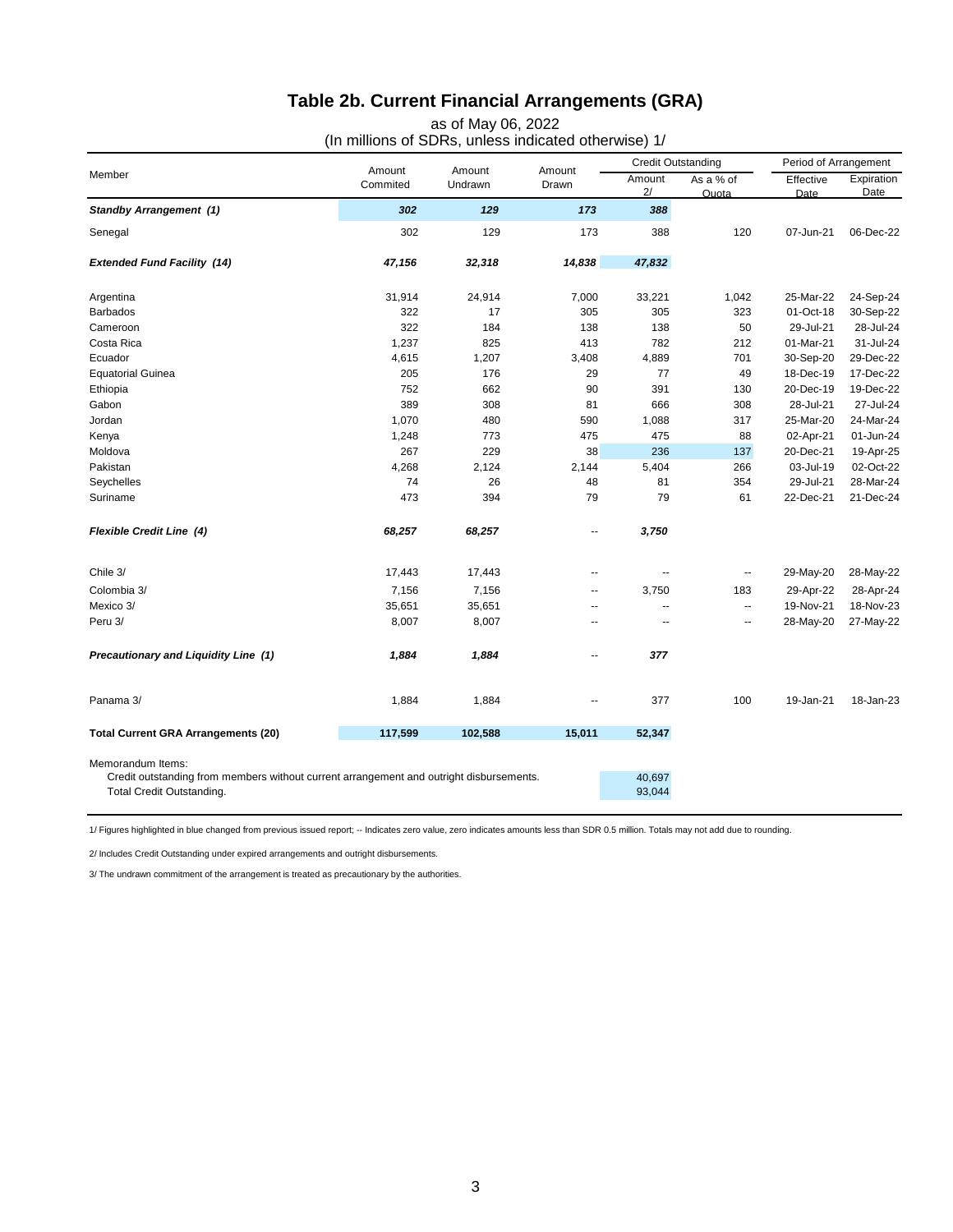### **Table 3a. Use of Concessional PRGT Resources 1/**

as of May 06, 2022

(In millions of SDRs, unless indicated otherwise)



1/ Figures highlighted in blue changed from previous issued report; -- Indicates zero value, zero indicates amounts less than SDR 0.05 million.Totals may not add due to rounding.

2/ The last commitment under the old ESF-HAC Facility expired on December 3, 2011.

3/ Includes outstanding and overdue loans under the (former) Structural Adjustment Facility and Trust Fund.

4/ Members with current arrangements are bolded.